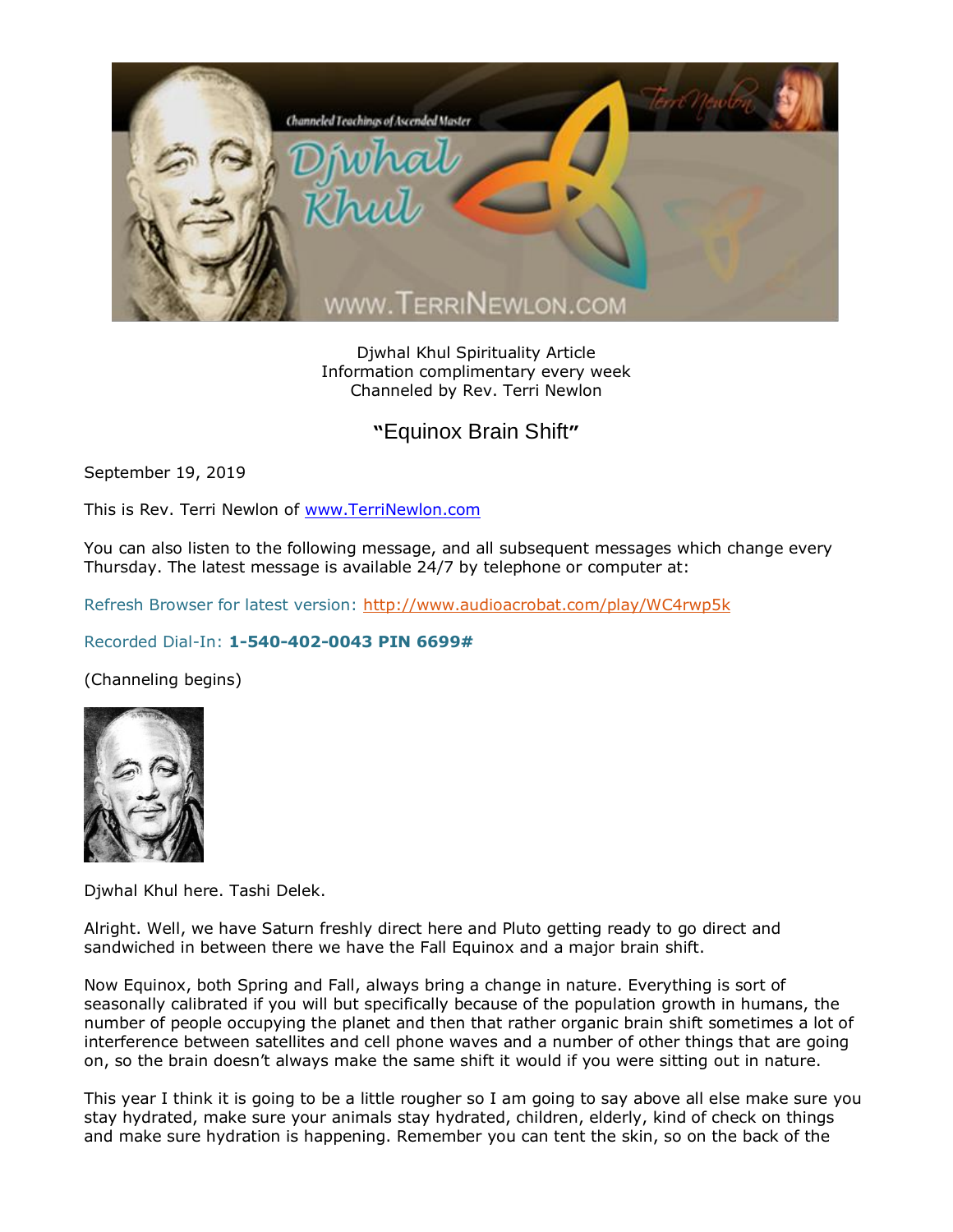wrist you can give it a little pinch and the skin should go right back. You can tent the back of the cat's neck or the dog's neck to make sure they are hydrated.

Maybe electrolytes, coconut water, whole sea salt is a good electrolyte. There is a brand called *Superieur* or *[Ultima Replenisher](https://www.vitacost.com/productResults.aspx?N=0&ss=1&Ntt=Ultima)*. *Alacer* makes a good electrolyte mix. So look around and find something you like and make sure you are hydrating.

You might also want some other kinds of brain food, maybe the amino acid *L-Carnitine*, like 1000 mg first thing in the morning. If you are on medication for depression or something, you need to crosscheck very carefully cause you can't mix the natural with the medicine. It is dangerous.

So focus on the brain. Ask for the brain to become as illuminated as possible and you literally see little gold lights shining inside the brain and spreading. That would be a good image as well.

Alright Dear Ones. Thank you and my love to you.

## *Djwhal Khul*

Channeled by Rev. Terri Newlon [www.TerriNewlon.com](http://www.terrinewlon.com/)

Follow Djwhal Khul on Twitter!<http://twitter.com/DKupdate>

Join Terri on Facebook<http://www.facebook.com/terri.newlon>

Join our e-newsletter<http://terrinewlon.com/>

Training for Modern Mystics Channeled Teachings for Everyday Spirituality Online Resource for Personal and Spiritual Growth [www.TerriNewlon.com](http://www.terrinewlon.com/)

(Spirituality Article, Transcribed by Micheline Ralet)

About Reverend Terri:

Terri Newlon is a world renowned spiritual teacher and conscious voice channel for Ascended Master Djwhal Khul. Djwhal Khul has worked through numerous channels, including Madam H.P. Blavatsky and Alice A. Bailey, and is well known to spiritual students. His work through Terri began in 1980 when she studied under Janet McClure and The Tibetan Foundation, Inc., and has resulted in an extensive online global support system of practical spiritual teachings.

She is also a gifted health Empath and has trained thousands of mediums and psychics. One of her specialties is instructing other natural sensitives how to turn on and off their abilities so they can live well-balanced lives, without neglecting their own physical, emotional, mental and spiritual requirements.

Terri is a workshop leader, holistic consultant, public speaker, radio and TV guest.

Disclaimer:

Rev. Terri Newlon does not guarantee the accuracy of her insights and is in no way responsible for the interpretation of this material. The recipient is 100% responsible for any action taken based on their interpretation of the insights presented in any channeled material. Channeled material presented through Rev. Terri is in no way meant to replace sound economical, political, medical, legal or any other advice and does not provide prophecy, or guaranteed accuracy on future predictions. The information is meant as a guideline only and to help Humanity better reflect upon themselves, where they have been, where they are now and where they potentially may be going.